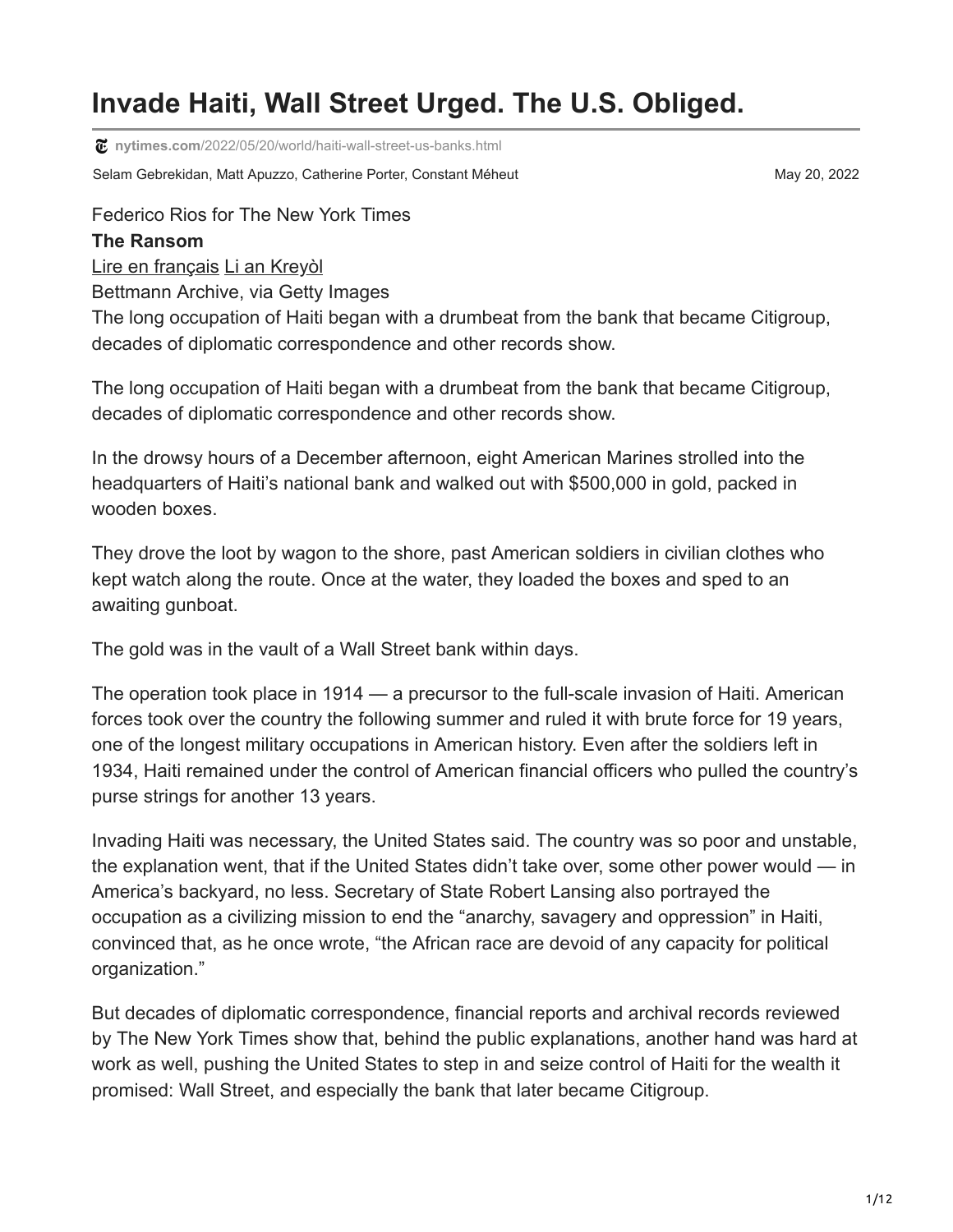Under heavy pressure from National City Bank, Citigroup's predecessor, the Americans elbowed the French aside and became the dominant power in Haiti for decades to come. The United States dissolved Haiti's parliament at gunpoint, killed thousands of people, controlled its finances for more than 30 years, shipped a big portion of its earnings to bankers in New York and left behind a country so poor that the farmers who helped generate the profits often lived on a diet "close to starvation level," United Nations officials determined in 1949, soon after the Americans let go of the reins.

"I helped make Haiti and Cuba a decent place for the National City Bank boys to collect revenues," Maj. Gen. Smedley Butler, a leader of the American force in Haiti, [wrote in 1935,](https://msuweb.montclair.edu/~furrg/Vietnam/butler.pdf) describing himself as a ["racketeer for capitalism.](https://www.nytimes.com/2022/01/28/opinion/smedley-butler-wars.html)"

For more than a century, Haiti has been labeled a disaster, a basket case, a place so destitute, indebted, lacking and lawless that it needs constant saving. The assassination of the president in his bedroom, the kidnappings in the capital, the swells of Haitian migrants heading to the United States — they all point to a country in a seemingly endless vortex of despair that the world's great powers, whether with troops or mountains of aid, have not managed to fix.

But the documents and financial records reviewed by The Times in Haiti, the United States and France show how much of Haiti's misery has been brought by the outside world — and how often intervention has been portrayed as a helping hand.

By the time U.S. forces arrived in the summer of 1915, Haiti had already spent more than half a century handing over big slices of its meager earnings to France. Though the Haitians had overthrown their French enslavers, beaten Napoleon's forces and declared their [independence in 1804, French warships sailed back to Haiti decades later, demanding](https://www.nytimes.com/2022/05/20/world/haiti-history-colonized-france.html) staggering amounts of cash under threat of war.

Haiti became the first and only country where the descendants of enslaved people paid the [families of their former masters for generations, hampering its ability to build a nation almos](https://www.nytimes.com/2022/05/20/world/haiti-history-colonized-france.html)t since birth.

After that came French bankers, dangling loans before a country that had been depleted by decades of paying France. They took so much in commissions, interest and fees that, in some years, their French shareholders' profits were bigger than the Haitian government's public works budget for the entire country.

Next were the Americans, at times portraying their intervention as a way of defending Haitian "sovereignty." And just as it had for generations of Parisian bankers, Haiti proved profitable for Wall Street. In its filing to the Senate Finance Committee in 1932, National City Bank said it secured one of its largest margins during the 1920s from a debt it controlled in Haiti.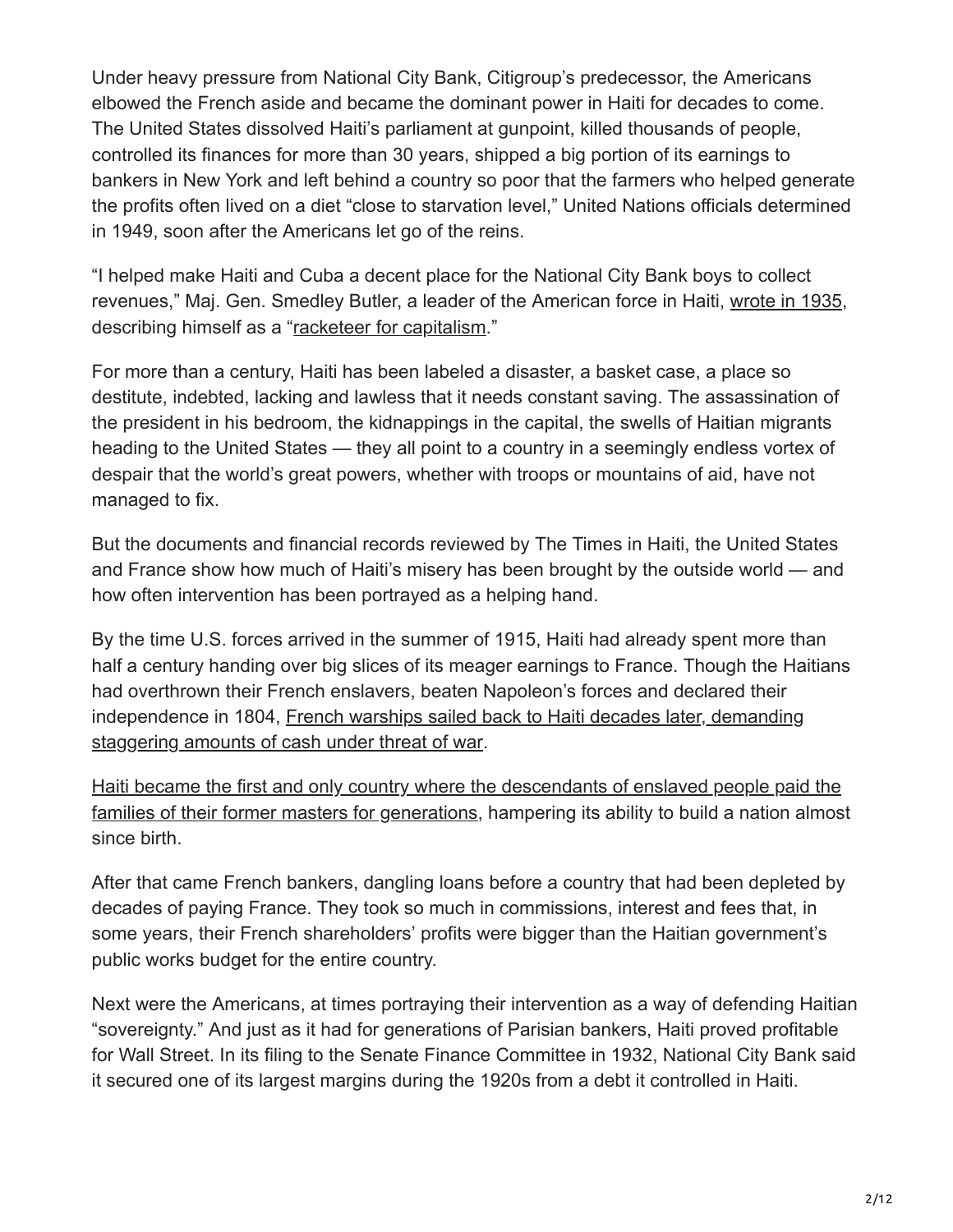Little of that history remains part of Citigroup's public profile today. Haiti is barely mentioned in its official timeline. The company declined to provide access to its archives and said it was unable to find any information on some of its biggest loans to Haiti.

But according to nearly two dozen annual reports published by American officials and reviewed by The Times, a quarter of Haiti's total revenue went to paying debts controlled by National City Bank and its affiliate over the course of a decade — nearly five times the amount spent on government-run schools in Haiti during that time.

And in some years, the American officers who controlled Haiti's finances spent more of its money on their own salaries and expenses than on public health for the entire nation of about two million people.

"We have had absolute domination" by the United States, Georges Léger, a Haitian lawyer, told American senators in 1932, explaining how deeply Haitians resented the financial and political control of their country "just to satisfy a group of New York bankers."

At first, many American lawmakers wanted nothing to do with Haiti and adamantly ignored its independence. Though Haitians had fought alongside Americans during the Revolutionary War, the United States refused to recognize Haiti for nearly six decades, fearful it might inspire enslaved people to rise up and overthrow their masters in the American South.

But around the turn of the 20th century, as the American footprint in the hemisphere expanded, Americans saw an imperative — and an opportunity. They wanted to blunt European influence in the region, particularly Germany's, but also recognized what the French had known all along: There was ample money to be made.

Historians still debate the legacy of the American invasion and how it shaped, or continues to shape, the Haiti of today. Some credit the occupation with imposing order in Haiti at a time of searing violence and coups, while others note that the Americans crushed dissent, shot civilian protesters, committed extrajudicial killings and enforced martial law for long stretches of time.

Some historians cite tangible gains, like hospitals, 800 miles of roads and a more efficient civil service, but they also point to the American use of forced labor, with soldiers tying up civilians in ropes, making them work for no pay and shooting those who tried to flee.

## **The Ransom**

Still others say the American land grab in Haiti set off one of the most intractable crises besieging the hemisphere today: the vast migration of Haitians to countries across the region.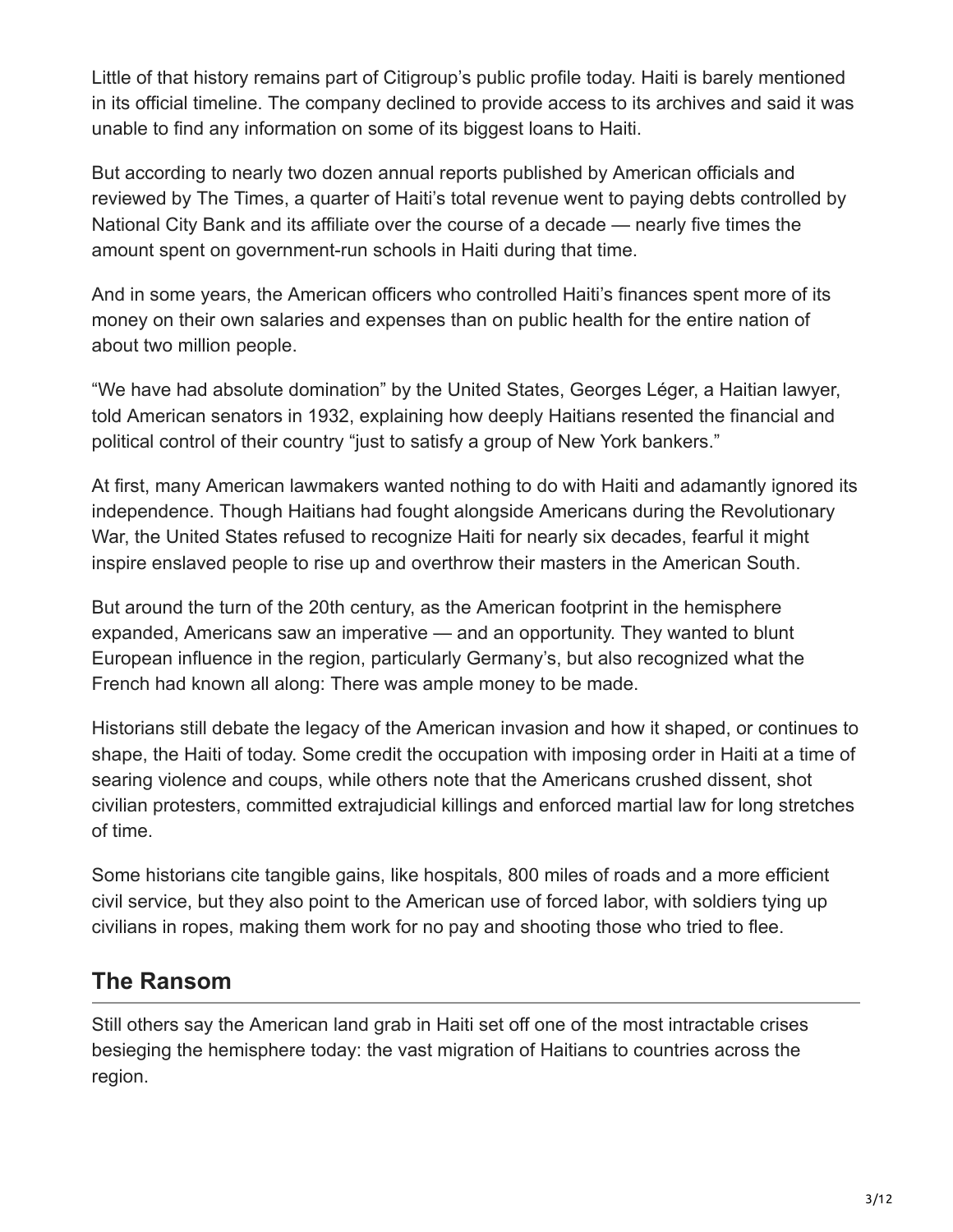The United Nations experts who visited in the late 1940s, shortly after the end of American financial control, found an impoverished nation lagging "even more markedly than other countries and territories of the region." Most towns had no lights, sewage systems or paved streets. As few as one in six children attended school.

American financial officers had been so focused on paying off Haiti's loans — including the ones the United States had imposed on the country over strident objections — that a commission appointed by President Herbert Hoover to investigate the occupation questioned "the wisdom of this course."

"It might have been better," its report said in 1930, to have kept "more money in the country where experience has shown it was badly needed."

More than a century after American forces landed, the United States remains an abiding feature of Haitian politics. Washington has propped up successive presidents, at times even the Duvaliers, the father and son dictators who ruled for nearly three decades after the occupation. Jovenel Moïse, the president assassinated in his bedroom last July, also enjoyed the public backing of two American presidents despite mounting evidence of his government's abuses, enraging opponents of his autocratic rule.

When the senior American diplomat in Haiti, Daniel Foote, quit his job last year, he drew attention to American mistreatment of Haitian refugees at the [cracking end of a whip.](https://www.nytimes.com/2021/09/21/us/politics/haitians-border-patrol-photos.html) But he also made an argument that didn't receive the same attention: that foreign meddling had led to disastrous consequences in Haiti.

"What our Haitian friends really want, and need, is the opportunity to chart their own course, without international puppeteering," [Mr. Foote wrote](https://context-cdn.washingtonpost.com/notes/prod/default/documents/1e7f31dd-ea53-4b53-84d4-bdf742580b00/note/e90a2686-cda3-4582-9b69-7e72815b6d53.#page=1).

#### **'Detrimental to American Interests'**

"Let us take the high ground," Robert Y. Hayne of South Carolina appealed to his fellow American lawmakers in 1826 — Haiti's independence was a subject that "the peace and safety of a large portion of our Union forbids us even to discuss."

For decades, Southern planters had worried about Haiti, the modern world's first nation to emerge from a slave uprising, and Hayne was a natural emissary of their fears: a staunch defender of slavery who had been born on a rice plantation and at one point enslaved 140 people.

He was the state's attorney general during the failed slave insurrection led by Denmark Vesey, a free man from the West Indies, and like some of his contemporaries, Hayne believed that recognizing Haiti — or even debating slavery at all — would "put in jeopardy our dearest interests."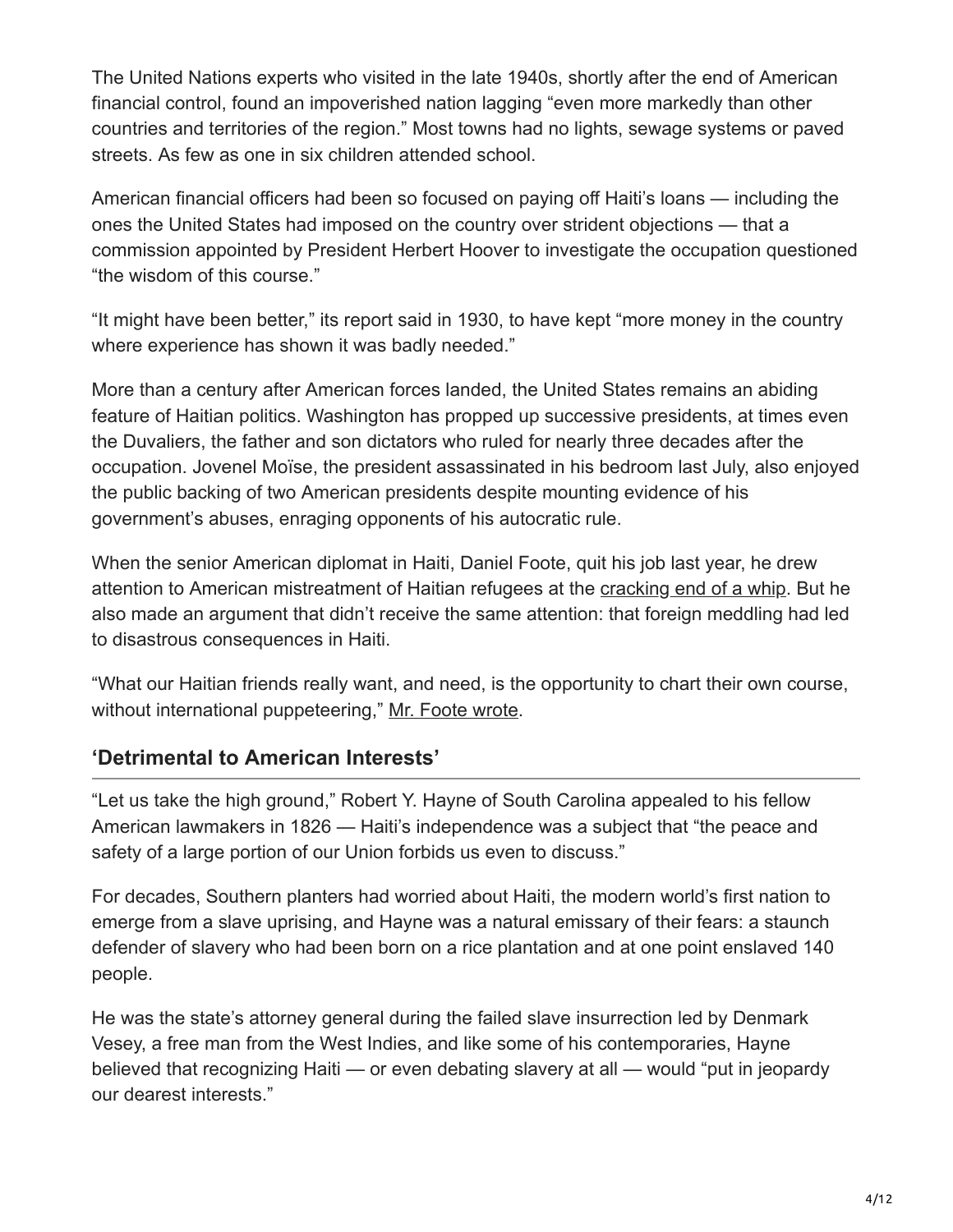"Our policy, with regard to Haiti is plain," he said in his address to Congress. "We never can acknowledge her independence."

Only during the Civil War, after Southern States had left the union, did President Abraham Lincoln recognize Haiti. He saw it, along with Liberia, as a viable destination for America's freedmen and sent a few hundred of them there to set up a settlement.

By the early years of the 20th century, Haiti sat at the nexus of multiple American interests. It was across the Caribbean Sea from the Panama Canal, which was under construction. The United States had taken over Puerto Rico and American money had flooded into sugar plantations in Cuba. Import and export taxes in the Dominican Republic, which shares an island with Haiti, were under American control.

The French still exerted sway in Haiti, but in 1910, the United States saw an opening to gain a foothold: the reshuffling of Haiti's national bank.

The bank was national in name only. Controlled by its board in Paris, it had been set up in 1880 by the [French bank Crédit Industriel et Commercial](https://www.nytimes.com/2022/05/20/world/french-banks-haiti-cic.html) to deliver eye-popping profits for its French investors and shareholders. It controlled Haiti's treasury — the Haitian government could not even deposit or spend money without paying commissions to it — but the Haitian authorities eventually accused the national bank of fraud, jailing some of its employees.

As Haitian distrust of the national bank deepened, investors from France and Germany scrambled to recast it under new European ownership. The United States cried foul: The State Department called the proposal a threat not only to the United States, but also to the welfare and independence of the Haitian people.

One top State Department official lashed out at the 1910 deal as "so detrimental to American interests, so derogatory to the sovereignty of Haiti" that it could not be permitted.

Secretary of State Philander Knox invited a few Wall Street banks to Washington and encouraged them to invest in Haiti's national bank. Four American banks, including the National City Bank of New York, bought up a significant portion of the bank's shares. Another slice went to a German bank. But the largest piece stayed in Paris.

No Haitians had a controlling stake. The National Bank of the Republic of Haiti was, once again, run by foreigners.

"It was the first time in the history of our relations with the United States that they intervened so openly in our affairs," wrote Jean Coradin, a Haitian historian and former ambassador to the United Nations.

Soon after it was set up, the new national bank did what its predecessor had: charge the government for every deposit and expense, while generating big profits for its shareholders abroad. It also issued a loan to the Haitian government. After commissions and profits were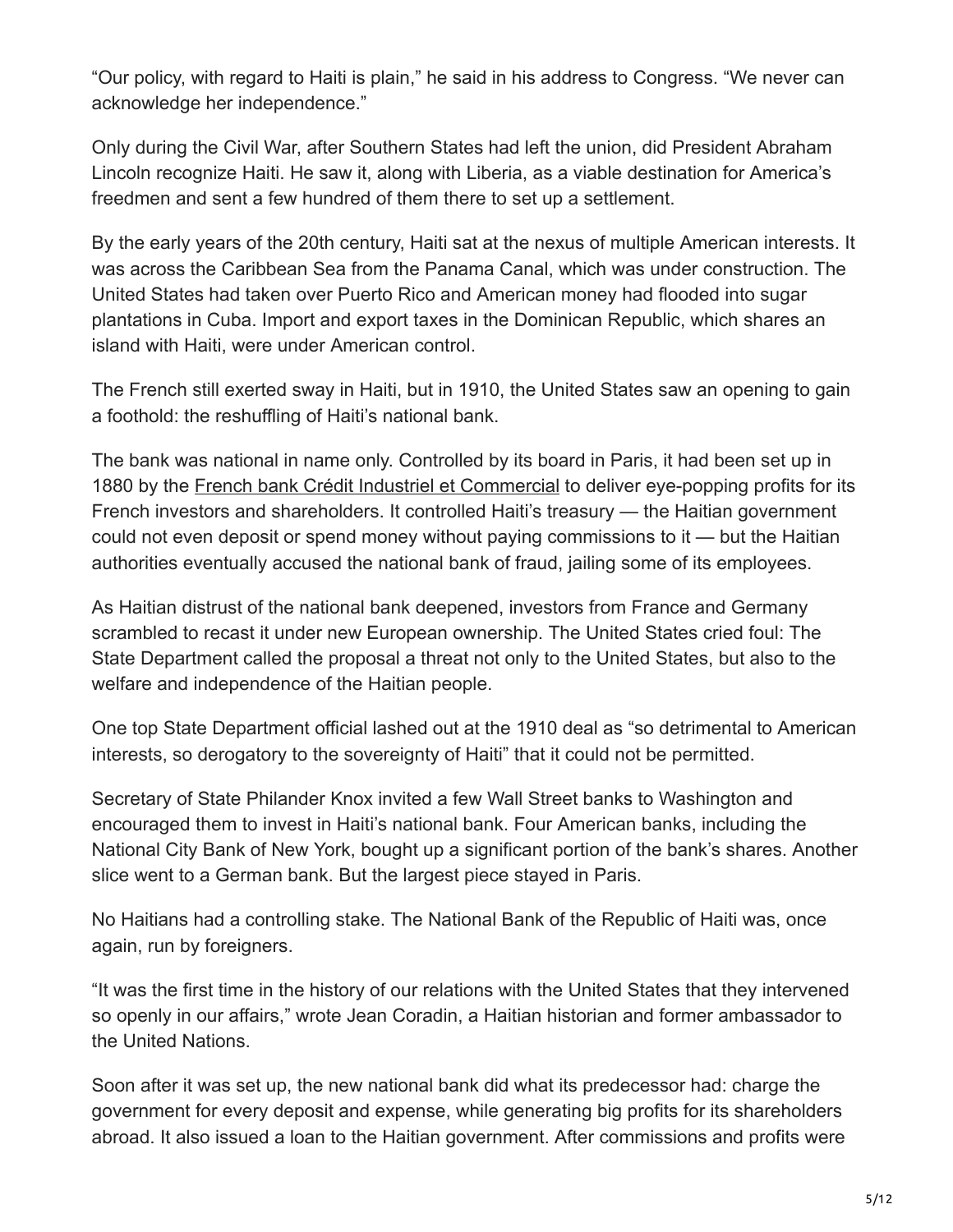deducted, Haiti received about \$9 million — but still had to pay the full face value of nearly \$12.3 million.

Haitians started wondering which politicians had been paid off to secure such a bad deal, and the bank became so powerful that one Haitian president publicly mused whether his country had ceded its independence.

French shareholders fretted about growing American control, and with good reason. The U.S. investment in the national bank was the start of the American campaign to squeeze them out of Haiti — with one man in particular egging it on.

### **Claiming the Gold**

Roger Leslie Farnham was a former journalist turned lobbyist when National City Bank poached him in 1911.

His mandate was to push the bank's interests abroad, and Haiti was one of his first stops. He rode across the country on saddle horses he imported from Wyoming and, along the way, became the American government's most trusted source on Haiti.

Farnham, already well known in Washington for his machinations to persuade Congress to choose Panama for the canal, was a frequent caller at the State Department and was close to William Jennings Bryan, the secretary of state under President Woodrow Wilson.

Bryan did not know much about the Caribbean nation. So, in 1912, he invited John H. Allen, a manager of Haiti's national bank who became a National City Bank vice president, to "tell me everything there is about Haiti."

According to Allen's account of the meeting, Bryan was surprised by what he heard. "Dear me, think of it! Niggers speaking French," Allen recounted the secretary of state as saying.

Though Bryan had expressed hostility to Wall Street in political campaigns, declaring "you shall not crucify mankind upon a cross of gold," he trusted Farnham's counsel. The two men met in Washington, exchanged telegrams and wrote each other confidential letters. They eventually became so close that Bryan sought Farnham's approval for new government hires.

Farnham used this relationship to press for an invasion of Haiti to secure American business interests, and he got Washington's attention by raising the specter of a German takeover. At the time, National City Bank's footprint in the country was expanding, and Wall Street began exerting its leverage over Haiti's leaders by withholding the money it controlled at the national bank.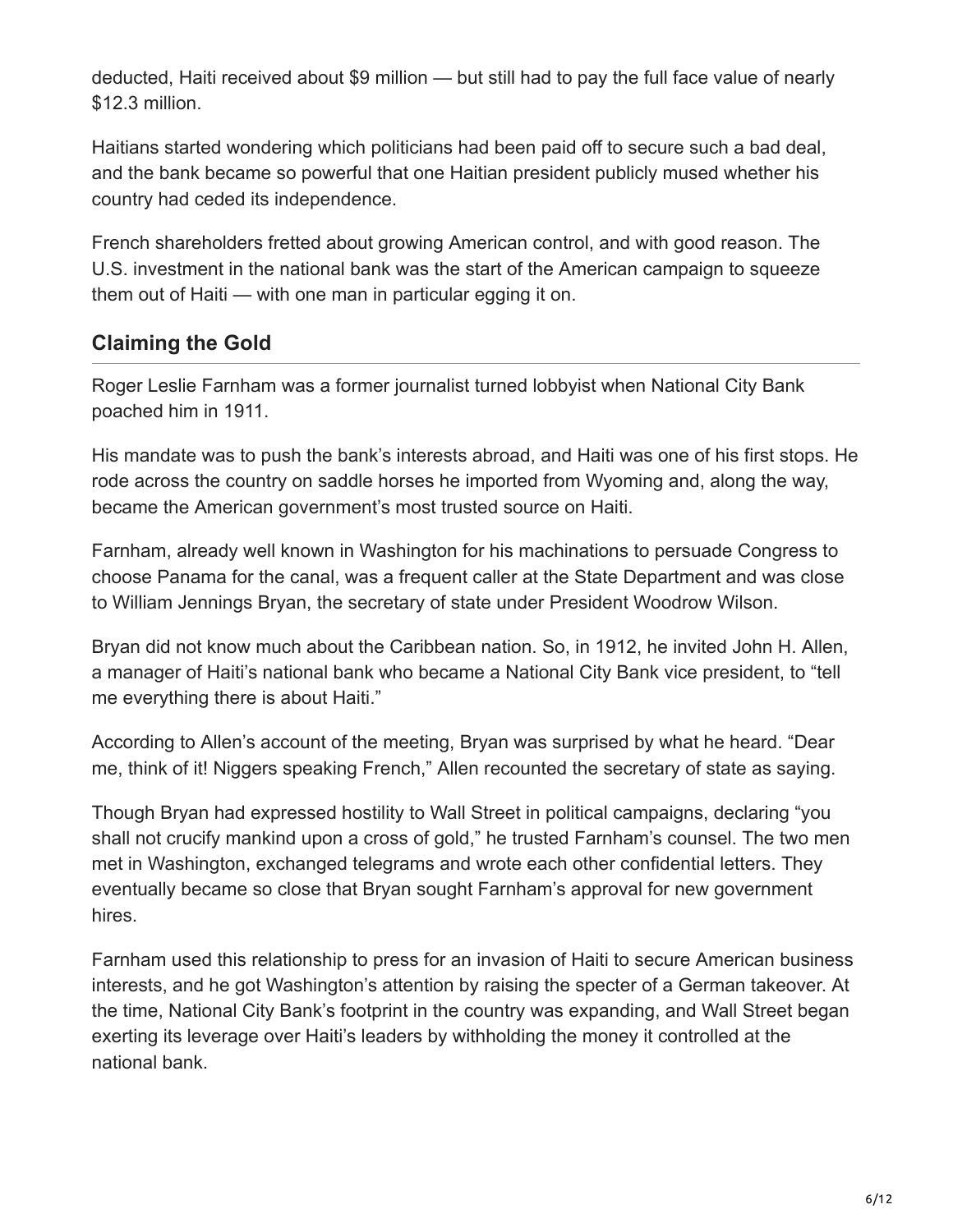In the months to come, the State Department adopted what diplomats called the "Farnham Plan," laying out the American takeover of Haiti's import and export taxes, a vital source of the country's income.

Though the Americans were still minority stakeholders in the national bank, Farnham later told Congress that France eventually became far too consumed by World War I to run it, so "active management has been from New York." The State Department drafted a convention based on Farnham's plan and sent him to help deliver it.

Haitian lawmakers assailed their minister of foreign affairs over the deal. They accused him of "endeavoring to sell the country to the United States" and even tried to deliver their fury through "severe blows," forcing him to flee the National Assembly "amidst the wildest excitement," according to a State Department telegram.

The national bank punished them for their defiance: It held back funds, and Haiti's government, already reeling from political and economic turmoil, became even more unstable. The country changed presidents five times in three years during successive coups, some financed by German merchants who traded in Port-au-Prince, American officials said at the time.

Then, in December 1914, the State Department stepped in more forcefully. Bryan authorized the Marine operation that seized \$500,000 in gold after a last-minute consultation with Farnham.

The Haitian government was outraged, calling the operation a brazen heist of central bank funds and a "flagrant invasion of the sovereignty" of an independent nation. But the United [States shrugged off the complaint, arguing that it had taken the gold to protect "American](https://history.state.gov/historicaldocuments/frus1914/pg_380) interests which were gravely menaced."

Historians note that American politicians and financiers were not always in sync. "The relationship between Wall Street and Washington was complicated," said Peter James Hudson, a U.C.L.A. associate professor of African American studies and history who has written [an account of Wall Street's actions in the Caribbean.](https://press.uchicago.edu/ucp/books/book/chicago/B/bo26032761.html) "It's a lot of collusion, but it's sometimes contradictory."

At times, Bryan wavered on America's role in Haiti. He believed that Haiti needed American guardianship, but he was reluctant to be a tool for Wall Street. "There is probably sufficient ground for intervention, but I do not like the idea of forcible interference on purely business grounds," he wrote to President Wilson.

But Farnham pressed his hand, issuing what the historian Hans Schmidt called a threat: All American businesses would leave Haiti, Farnham warned, unless the United States government intervened to protect their interests.

In the end, Bryan wrote to Wilson in support of the invasion.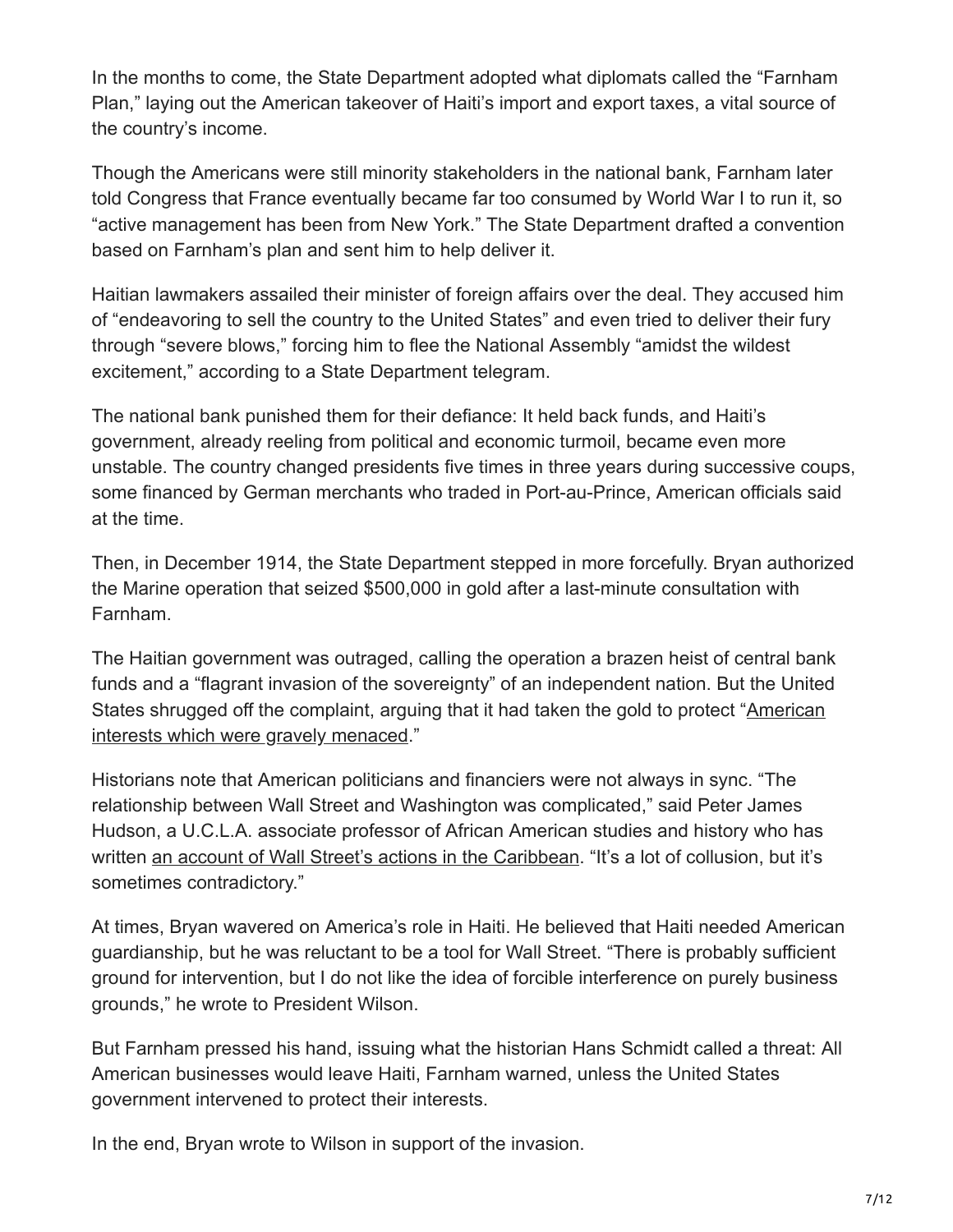"The American interests are willing to remain there, with a view of purchasing a controlling interest and making the bank a branch of the American bank," he said. "They are willing to do this provided this government takes the steps necessary to protect them."

## **'The Triumph of the Wolf'**

An angry mob dragged Haiti's president from the French Consulate and killed him in July 1915, part of the political upheaval Wall Street feared — and, some historians say, worsened by withholding money from the shaky Haitian government and seizing the gold.

American troops occupied the country the same day.

The invasion followed a detailed plan that the United States Navy had drawn up the previous year. American soldiers took over the presidential office and the customs houses that handled import and export taxes.

The Americans installed a puppet government, and by that fall Haiti had signed a treaty giving the United States full financial control. The United States appointed American officials, whom they called advisers, but the term hardly conveyed their true power: They oversaw Haiti's revenue collection and approved, or denied, its expenses.

Martial law became the rule of the land. Private newspapers were muzzled and journalists jailed.

The Americans explained the invasion by saying Haiti was bound to fall to the Europeans, particularly Germany.

"If the United States had not assumed the responsibility, some other power would," Secretary of State Lansing, who had replaced Bryan a month before the occupation, later said.

Lansing was also blinkered by racial prejudice. He once wrote that Black people were "ungovernable" and had "an inherent tendency to revert to savagery and to cast aside the shackles of civilization which are irksome to their physical nature."

Racism shaped many aspects of the occupation. Many administrators appointed by the United States came from Southern states and made no bones about the worldview they brought with them.

John A. McIlhenny, an heir to Louisiana's Tabasco sauce fortune who had fought in Theodore Roosevelt's Rough Riders cavalry during the Spanish-American War, was appointed American financial adviser in 1919, with broad authority over Haiti's budget.

At one official luncheon before his appointment, McIlhenny could not stop staring at a Haitian government minister because, as he later told Franklin D. Roosevelt, "that man would have brought \$1,500 at auction in New Orleans in 1860 for stud purposes."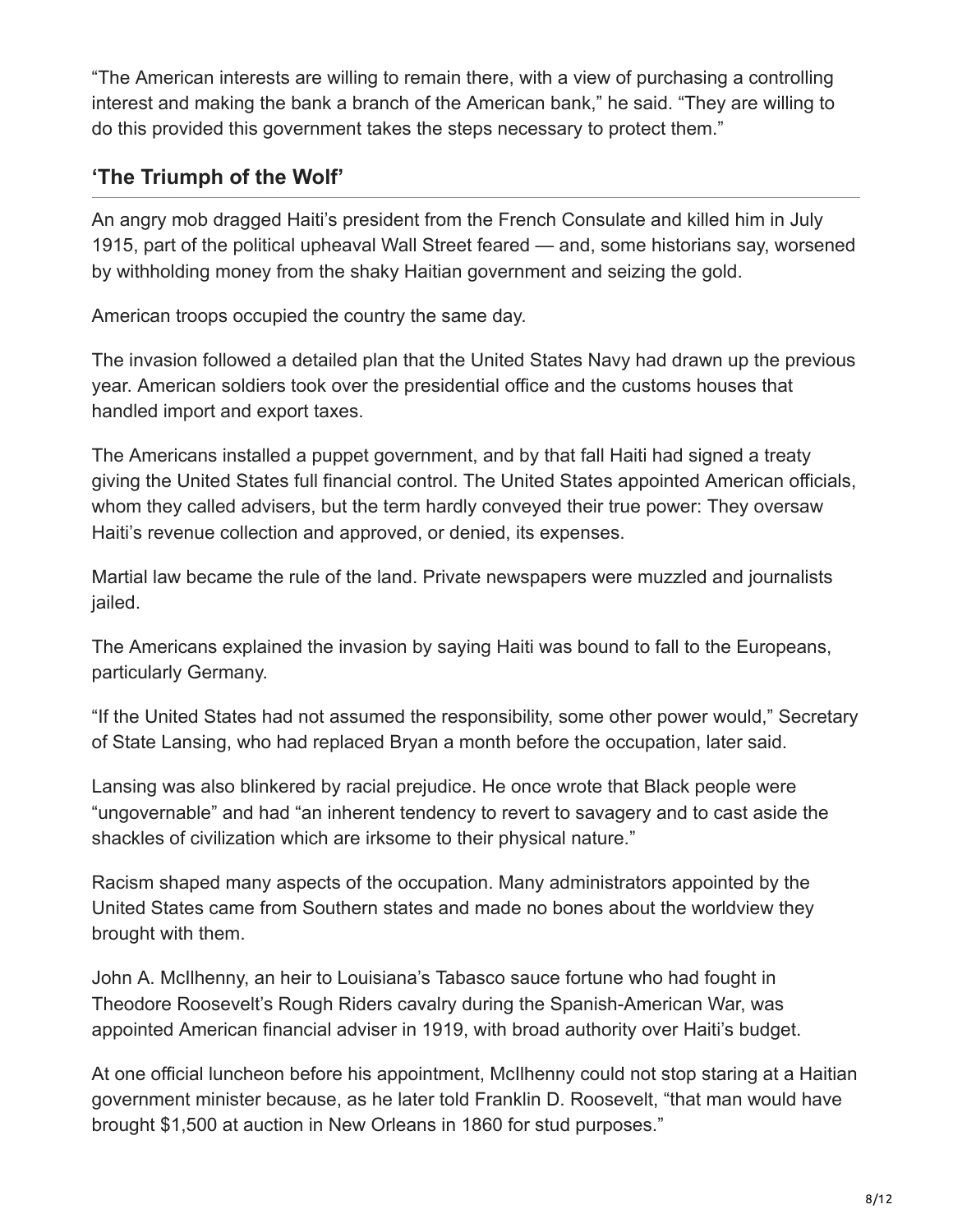Soon after the occupation, the American overseers started building roads to connect Haiti's mountainous interior to its coast. To do so, they resurrected *corvée,* a 19th-century Haitian law for indentured labor*.*

The law required citizens to work on public works projects near their homes for a few days a year in lieu of paying taxes. But the American military, along with a constabulary it trained and oversaw, seized men and forced them to work far from home for no pay. Rich Haitians paid their way out of indentured labor, but the law entrapped the poor.

Haitians saw this as a return of slavery and revolted. Armed men, called c*acos*, fled to the mountains and began an insurgency against American forces. Laborers forced into *corvée* fled their captors and joined the fight. One leader of the c*acos*, Charlemagne Péralte, invoked Haiti's revolution against France to call on his countrymen to "throw the invaders into the ocean."

"The occupation has insulted us in every way," read one poster plastered on walls in Port-au-Prince, the capital.

"Long live independence," the poster read. "Down with the Americans!"

The United States responded forcefully. Soldiers bound workers in rope to keep them from fleeing. Anyone who attempted to escape *corvée* labor was treated like a deserter, and many were shot. As a warning, the Americans killed Péralte and distributed an image of his corpse tied to a door, evoking a crucifixion.

Leaked military documents from the time showed that the "indiscriminate killing of natives has gone on for some time," with 3,250 Haitians killed. When Congress began investigating in 1921, the American military lowered the number, saying that 2,250 Haitians had been killed in the occupation, a figure Haitian officials denounced as an undercount. As many as 16 American soldiers died, as well.

"It was a strict military regime, the triumph of the wolf," Antoine Bervin, a Haitian journalist and diplomat, wrote in 1936.

The first few years after the invasion brought little economic benefit to Haiti. American advisers appointed by the United States president collected up to 5 percent of Haiti's total revenues in salaries and expenses — more, at times, than the spending on public health for the entire country.

In 1917, the United States directed Haiti's National Assembly to ratify a new Constitution to allow foreigners to own land. Since independence, Haitians had outlawed foreign land ownership as a symbol of their freedom and a bulwark against invasion.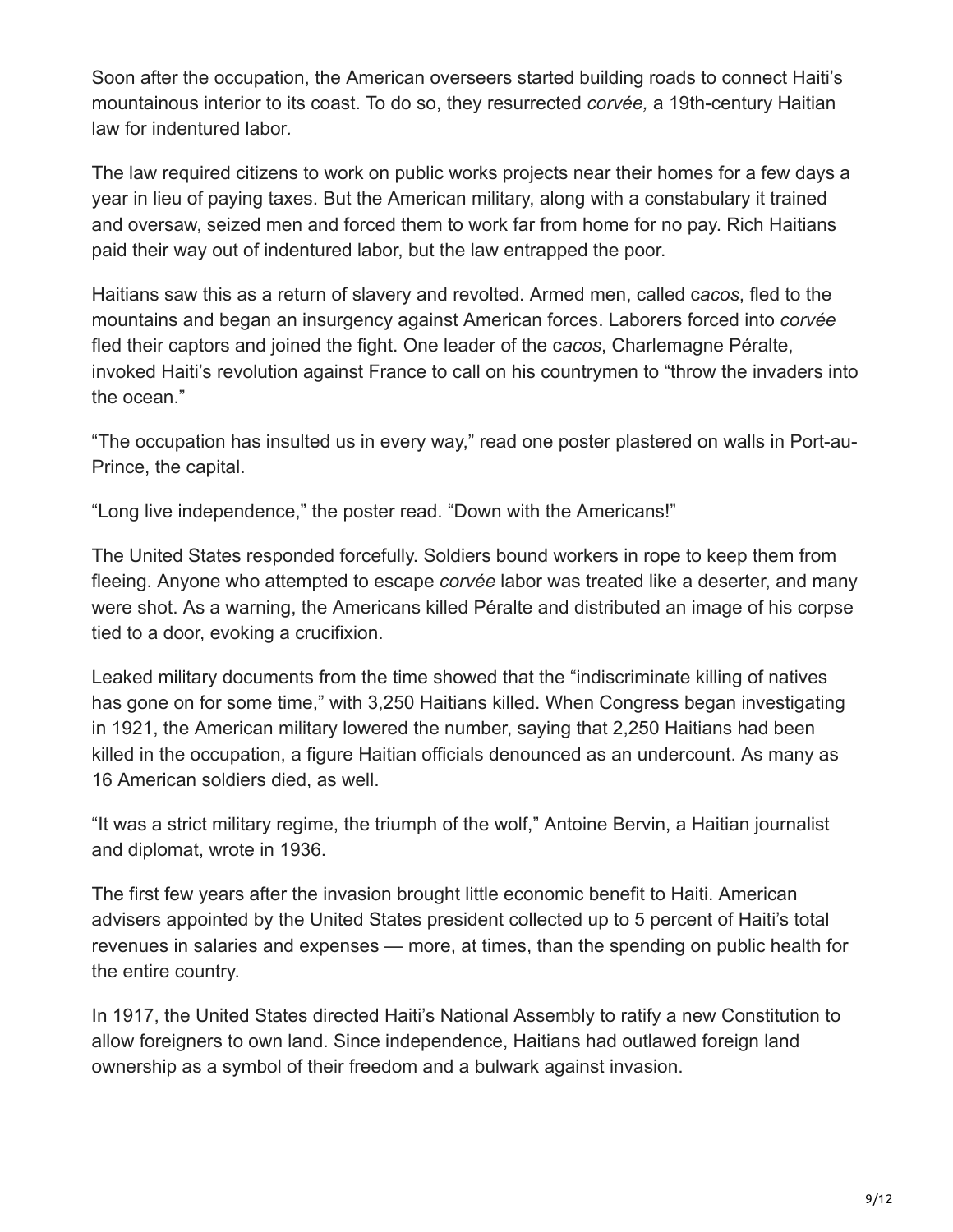When Haitian lawmakers refused to change the Constitution, General Butler dissolved parliament by what he called "genuinely Marine Corps methods": Soldiers marched into the National Assembly and forced lawmakers to disperse at gunpoint. The Americans then pushed through a new Constitution that Franklin Roosevelt later claimed at a campaign rally to have [written himself](https://timesmachine.nytimes.com/timesmachine/1920/08/19/96894136.html?pageNumber=11).

American businesses leased thousands of acres of land for plantations, forcing farmers to either serve as cheap labor at home or migrate to neighboring countries for better pay. The Haitian-American Sugar Company once boasted to investors that it paid only 20 cents for a day's worth of labor in Haiti, compared with \$1.75 in Cuba.

According to the Haitian historian Suzy Castor, women and children in Haiti were paid 10 cents a day.

Displaced farmers went to Cuba and the Dominican Republic, setting off what some historians say is the most lasting effect of the American occupation: the mass migration of Haitians to other countries in the Americas.

"This is the big legacy," said Weibert Arthus, Haiti's ambassador to Canada and a historian.

As Secretary of State Bryan suggested in his letter before the invasion, Farnham was not satisfied with a share of Haiti's national bank, so he worked with the State Department to orchestrate a full takeover. By 1920, National City Bank had bought out all shares of the national bank for \$1.4 million, effectively replacing the French as the dominant financial power in Haiti.

With Haiti's national bank under his control, and the troops protecting American interests, Farnham began acting like an official envoy himself, often traveling aboard American warships, historians say.

"The word of Mr. Farnham supersedes that of anybody else on the island," wrote James Weldon Johnson, the executive secretary of the National Association for the Advancement of Colored People, who visited Haiti in 1920.

Farnham was also not shy about his views on Haiti and its people.

"The Haitian can be taught to become a good and efficient laborer," he told senators investigating the occupation. "If let alone by the military chiefs he is as peaceful as a child, and as harmless."

"In fact," he continued, "today there are nothing but grown-up children."

#### **'Haiti Does Not Want This Loan'**

For five years, American officials insisted that Haiti borrow from New York banks to settle its past debts. And for five years, Haitians resisted.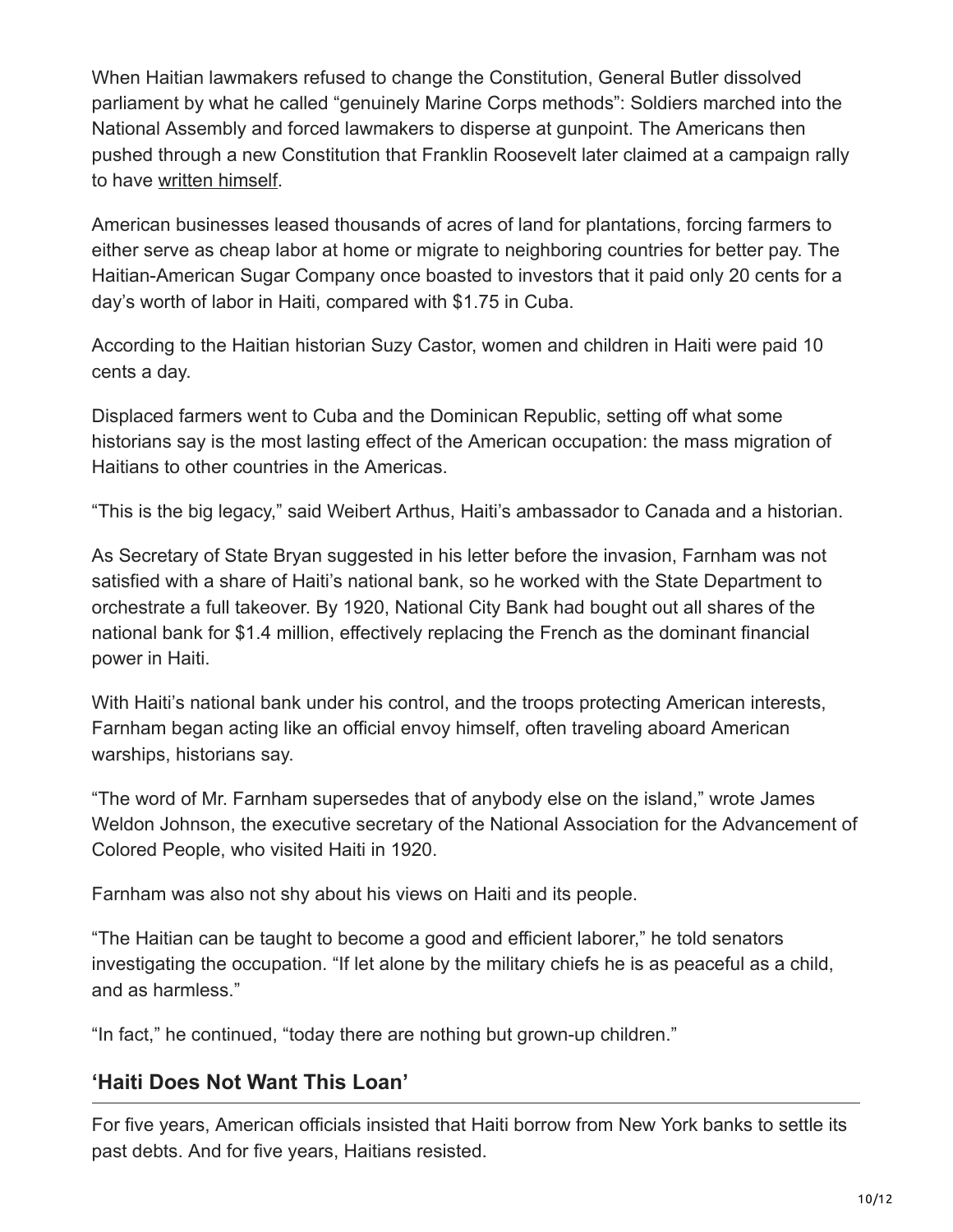"Haiti does not want this loan. Haiti does not need this loan," wrote Pierre Hudicourt, a Haitian lawyer who represented Haiti in debt negotiations.

Any new loan, Haitians knew too well, would extend the authority of American financial advisers who determined the country's future from afar. McIlhenny, the Tabasco heir appointed as financial adviser, spent much of the year on his pineapple plantation in Louisiana while drawing a big salary from Haiti's revenues. He also suspended the salaries of senior Haitian officials who disagreed with him.

By 1922, the United States was determined to arrange a loan from Wall Street. Tired of Haitian resistance, the Americans installed Louis Borno, a savvy politician sympathetic to the occupation, as president.

Borno admired Mussolini and aspired to a Fascist ideal of Haiti's rapid development under American control, historians say. He once wrote that the invasion "came to us when we were on the brink of a bloody chasm and saved us." Weeks after he took office, he greenlighted a loan from New York.

National City Bank, which now owned Haiti's national bank through an affiliate, issued the first loan after securing an upfront guarantee that the United States would manage Haiti's finances until the debt was paid off. The bank ended up controlling nearly all of Haiti's foreign debt.

Just as it was during the 19th century, Haiti was often too indebted to invest in its people. Even Borno, addressing National City Bank's bigwigs in New York, noted that Haiti's debt was getting paid off faster than the United States' own.

That continued even with the stock market crash of 1929 and the economic devastation that followed. Years of austerity helped fuel widespread discontent, and plummeting global coffee prices deepened hardship in a country that relied so heavily on the crop. Protests erupted against the United States and the Borno administration doing its bidding.

Students demonstrated against the withdrawal of scholarships. Customs employees in Portau-Prince stormed their workplace demanding better pay. In the city of Les Cayes, more than a thousand farmers railed against their threadbare living conditions. A detachment of 20 U.S. Marines confronted the crowd and killed at least a dozen people. It became known as the Les Cayes massacre.

Faced with an international outcry, the United States began to contemplate its withdrawal.

Nearly five years later, in August 1934, the last American troops left Haiti. But the United States retained financial control for 13 more years, until Haiti paid off the last of its debts to Wall Street.